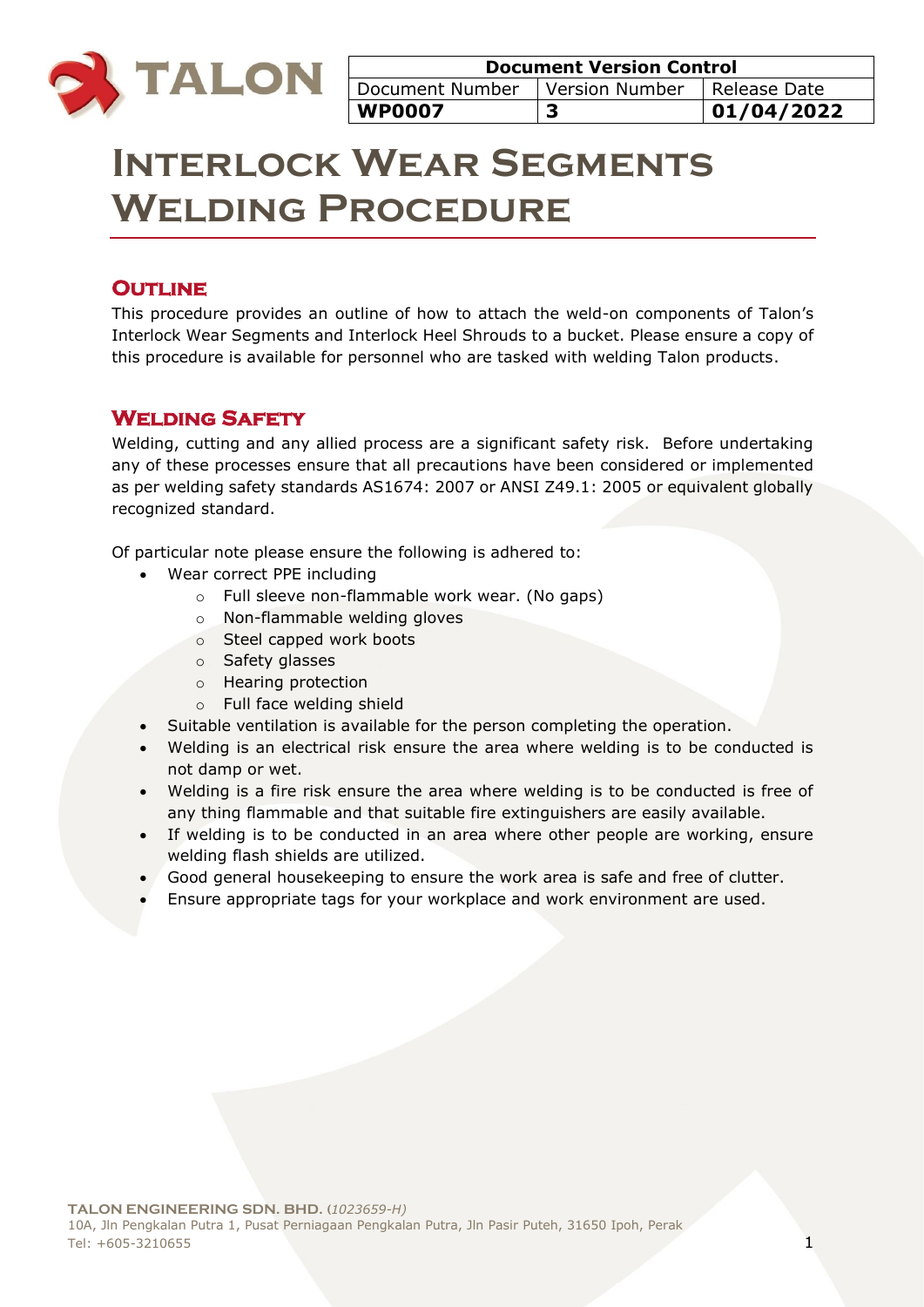

| <b>Document Version Control</b> |                  |              |
|---------------------------------|------------------|--------------|
| Document Number                 | l Version Number | Release Date |
| <b>WP0007</b>                   |                  | 01/04/2022   |

## **Welding Process and Preheat Notice**



Please ensure that you follow the Thermal Treatment (Preheat) procedure stated in this welding procedure. Preheat of the weld area prior to commencing welding will help ensure weld quality, reduce the occurrence of cracking and other problems that can result in costly rework. The weld area must be heated to 150°C, measured at least 100mm / 4" away from and either side of the weld joint and maintained between 150°C and 250°C throughout the welding process.

The warranty may be void on Talon Weld-On components if the specified process is not followed correctly.

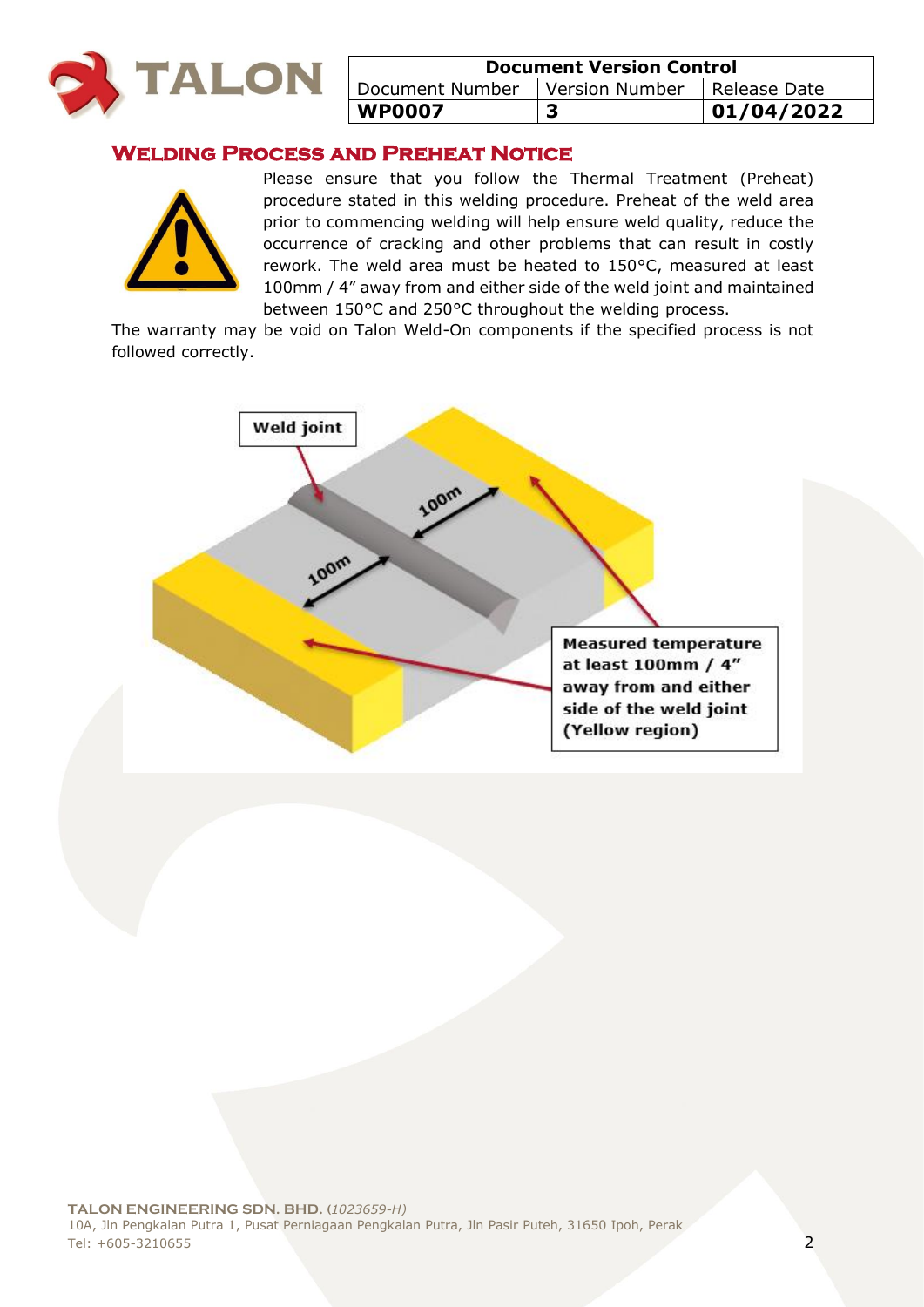

| <b>Document Version Control</b> |                               |             |
|---------------------------------|-------------------------------|-------------|
| Document Number                 | Version Number   Release Date |             |
| <b>WP0007</b>                   |                               | 101/04/2022 |

# **Talon Welding Setup**

## **Weld Preparation**

The surfaces to be welded must be good and free from scale, grease, paint, water, or any other contaminants. The heat from welding breaks down any hydrocarbons and moisture in the area and releases hydrogen. The hydrogen along with any remaining particulate matter can be absorbed in the weld and result in cracking, porosity, and inclusions.

Preparation of the weld surfaces may be achieved by sand blasting, shot blasting, grinding, sanding, air carbon arc gouging, or a combination of any these processes. Should the air carbon arc gouging process be used, finish the surface by grinding to remove all carbon slag. Following any of these preparation processes ensure any dust or particulate matter is removed from the weld area to prevent porosity and inclusions.

## **Welding Process**

Welding may be completed by any of the following processes:

- Gas Metal Arc Welding (GMAW)
- Flux-cored Arc Welding (FCAW)

A combination of GMAW or FCAW can be utilised.

| <b>Process</b> | <b>AWS</b>                         | AS/NZS                      | <b>ISO</b> | <b>Shielding Gas</b>                                               | <b>Polarity</b> |
|----------------|------------------------------------|-----------------------------|------------|--------------------------------------------------------------------|-----------------|
| <b>GMAW</b>    | <b>AWS A5.18</b><br><b>ER70S-4</b> | 2717.1:<br>ES4-GC/M-W503AH  |            | 100% CO2<br>$Ar + 10 - 15\%CO2$<br>Ar + 15-25%CO2                  | $DC+$           |
| <b>GMAW</b>    | <b>AWS A5.18</b><br><b>ER70S-6</b> | 2717.1:<br>ES6-GC/M-W503AH  |            | 100% CO <sub>2</sub><br>$Ar + 10 - 15\%CO2$<br>$Ar + 15 - 25\%CO2$ | $DC+$           |
| FCAW-G         | <b>AWS A5.20</b><br>E71T-1 H8      | 17632-B: T49 2 T1 1 CAU H10 |            | 100% CO <sub>2</sub><br>Ar + 20-25%CO2                             | $DC+$           |
| FCAW-G         | <b>AWS A5.18</b><br>E70C-6M H4     | 17632-B: T49 4 T15 0 MAU H5 |            | $Ar + 20 - 25\%CO2$                                                | $DC+/-$         |
| <b>FCAW-S</b>  | AWS A5.20<br>E70T-7                | 17632-B: T49 Z T7 0 NA      |            | <b>NR</b>                                                          | DC-             |
| <b>FCAW-S</b>  | AWS A5.20<br>E71T-8                | 17632-B: T49 3 T8-1NA-H15   |            | <b>NR</b>                                                          | DC-             |

The following table details **recommended** reference consumables:

## **Electrical Parameters**

The person completing the weld should refer to the manufacturer's specifications to determine the optimal settings to complete the weld. Actual voltage, welding current and Electrode Stick Out (E.S.O.) used will depend on machine characteristics, plate thickness, run size, shielding gas and operator technique etc.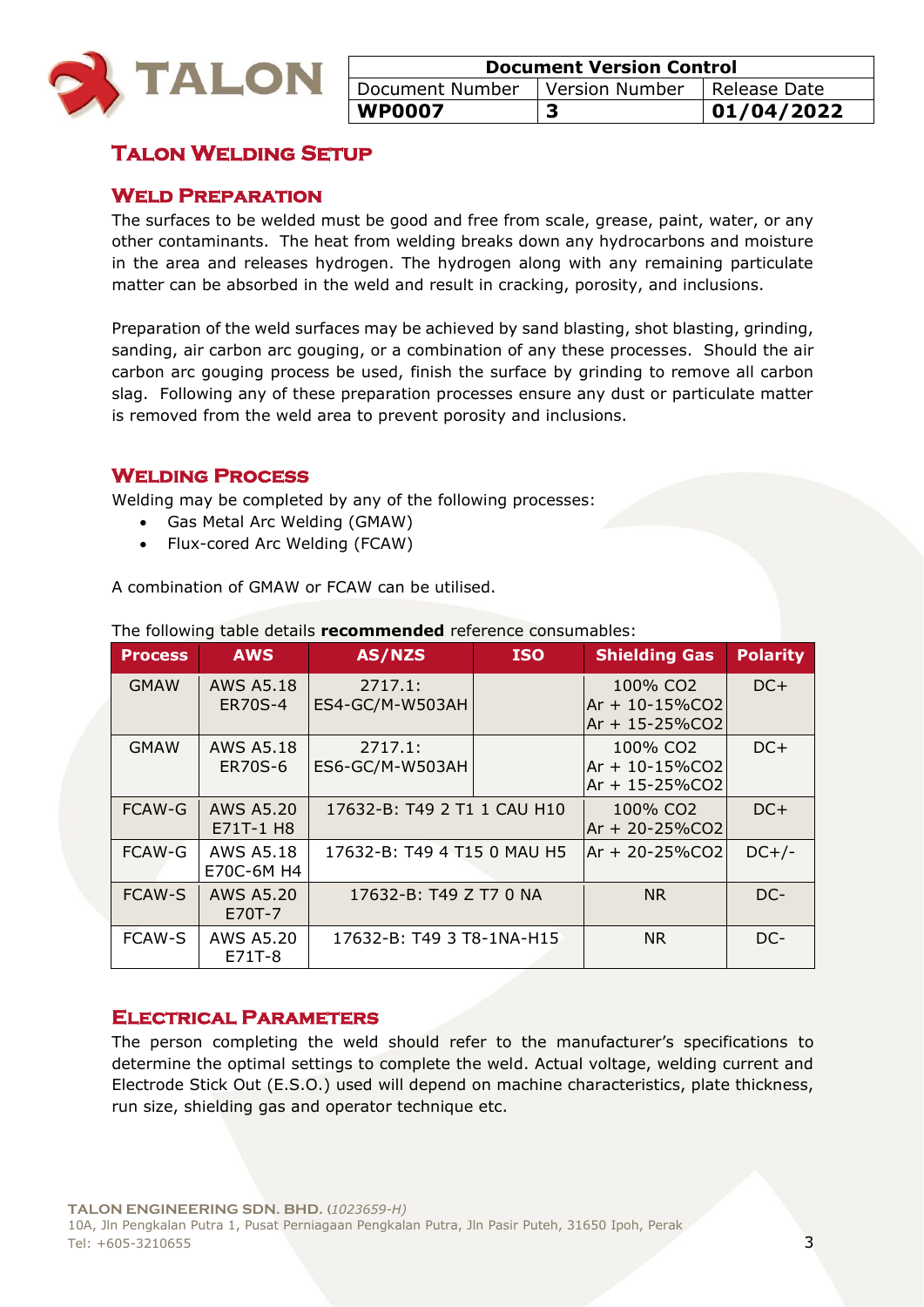

| <b>Document Version Control</b> |                |                |
|---------------------------------|----------------|----------------|
| Document Number                 | Version Number | I Release Date |
| <b>WP0007</b>                   |                | 01/04/2022     |

#### **Welding Position**

Welding of Talon Interlock Wear Segments and Interlock Heel Shrouds are recommended and shall be completed in the Flat 1F and Horizontal 2F position. The other positions can be welded but the process should be adjusted to suit the applicable weld wire and equipment to ensure good weld strength and integrity.



Deviation from the Flat or Horizontal position is permissible as shown in figure below as typically described in welding standard AWSD1.1, Structural Welding--Steel, Figure 4.2 "Positions of Fillet Welds".



The longitudinal axis of the weld may be inclined no more than 15° with respect to the horizontal plan. The centre of the weld face "C" must lie within the rotational limits of 80° to 280° as shown.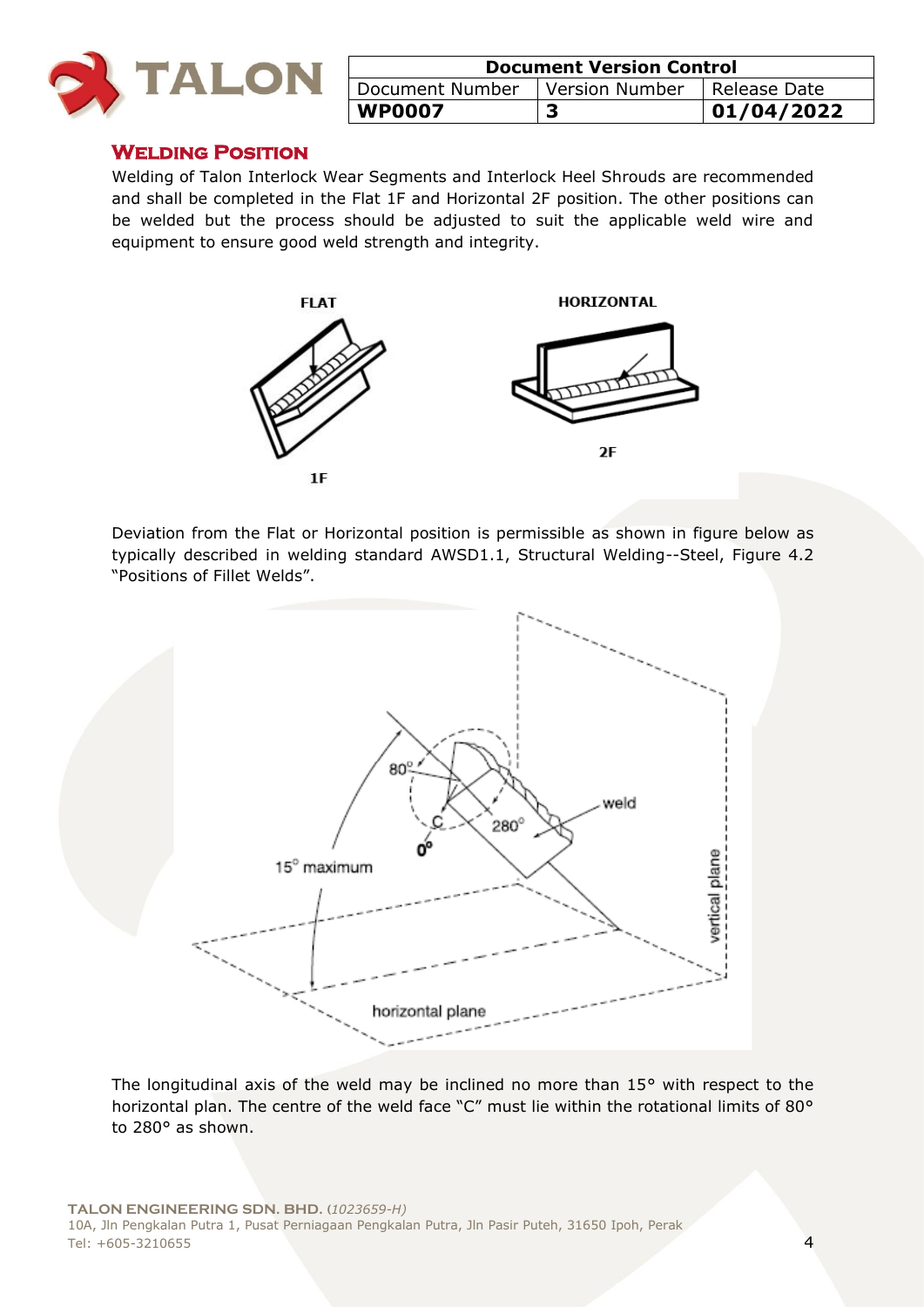

| <b>Document Version Control</b>                 |  |            |
|-------------------------------------------------|--|------------|
| Document Number   Version Number   Release Date |  |            |
| WP0007                                          |  | 01/04/2022 |

## **Thermal Treatment**

It is important to preheat the work piece prior to commencing welding and ensure the components are maintained within the acceptable interpass temperature range during welding. Preheat is the heating of a work piece prior to being welded, flame cut, or air carbon arc gouged. Heat can be applied though several methods such as propane or butane gas flame burners or torches and magnetic induction.

As welding, flame cutting and air carbon arc gouging use a high temperature heat source to melt the base metal, a high temperature in a small localized area is created along with a large temperature differential to the rest of the work piece. This causes high stresses, hardened areas, deformation, and a very small area for hydrogen gases to be released from the steel. Preheat reduces the temperature differential and so lowers the risk of weld cracking, maximum hardness of the heat affected zone, lessens distortion, and releases hydrogen from the steel prior to welding.

Maintaining the correct interpass temperature is important to hold the reduced temperature differential gained from preheating and to ensure the work piece does not get too hot. Allowing the steel to become too hot will temper the steel and soften it, reducing its hard-wearing properties.

When preheating with burners and torches it is most effective to heat the work piece from below. This allows the heat to soak up though the body of the work piece. Using insulating heat blankets on the topside of the work piece will improve and speed up the process, allowing the dispersion and retention of the heat that has been input.

Temperature should be measured using an infrared thermometer or temperature indicating crayon at least 100mm / 4" away from and either side of the weld joint. Best practice is to measure the temperature on the top side as heat is applied to the bottom side, this will ensure a complete preheat though the thickness of the work piece. Prior to any welding, flame cutting and air carbon arc gouging on Talon components and steel bodies the following preheat and interpass temperatures must be reached and maintained.

| <b>Material</b>                                                                  | <b>Thickness</b>                             | <b>Min Preheat</b><br>Temp | <b>Max Interpass</b><br><b>Temp</b> |
|----------------------------------------------------------------------------------|----------------------------------------------|----------------------------|-------------------------------------|
| Talon GET Castings                                                               | <b>All Weld-on Castings</b>                  | $ 150^{\circ}$ C / 300°F   | $ 260^{\circ}$ C / 500°F            |
| ASTM A514 Steels                                                                 | Greater than 63mm / 2-1/2"   120 °C / 250 °F |                            | $1260^{\circ}$ C / 500 $^{\circ}$ F |
| 400-450 BHN Abrasion Resistant Steel Greater than 63mm / $2-1/2$ " 150°C / 300°F |                                              |                            | 260°C / 500°F                       |

**Notes:** 

- If the ambient humidity is high and or the temperature is below  $4^{\circ}$ C /  $40^{\circ}$ F, the tabulated thermal treatment temperature should be increased by 27°C / 80°F. At no time should any material type or thickness be welded when the temperature of the steel is at or below  $4^{\circ}C$  /  $40^{\circ}F$ . This includes tack or spot welds or any allied process. Preheat must be applied as specified.
- All material within 100mm / 4" of the weld zone must be within the specified temperature.
- Cool weld slowly, for a minimum of 8 hours, utilising thermal blankets. Do not allow drafts or cool ambient temperatures to cool the parts or assembly. Cool down rate should not exceed 55°C / 130°F, per hour.

If the ambient temperature is at or below  $4^{\circ}$ C /  $40^{\circ}$ F the part must be covered with a thermal blanket to insure the cool down rate above. Alternatively, the entire part maybe post-heated to 150 - 200°C / 300 - 400°F for four hours and then maybe air cooled.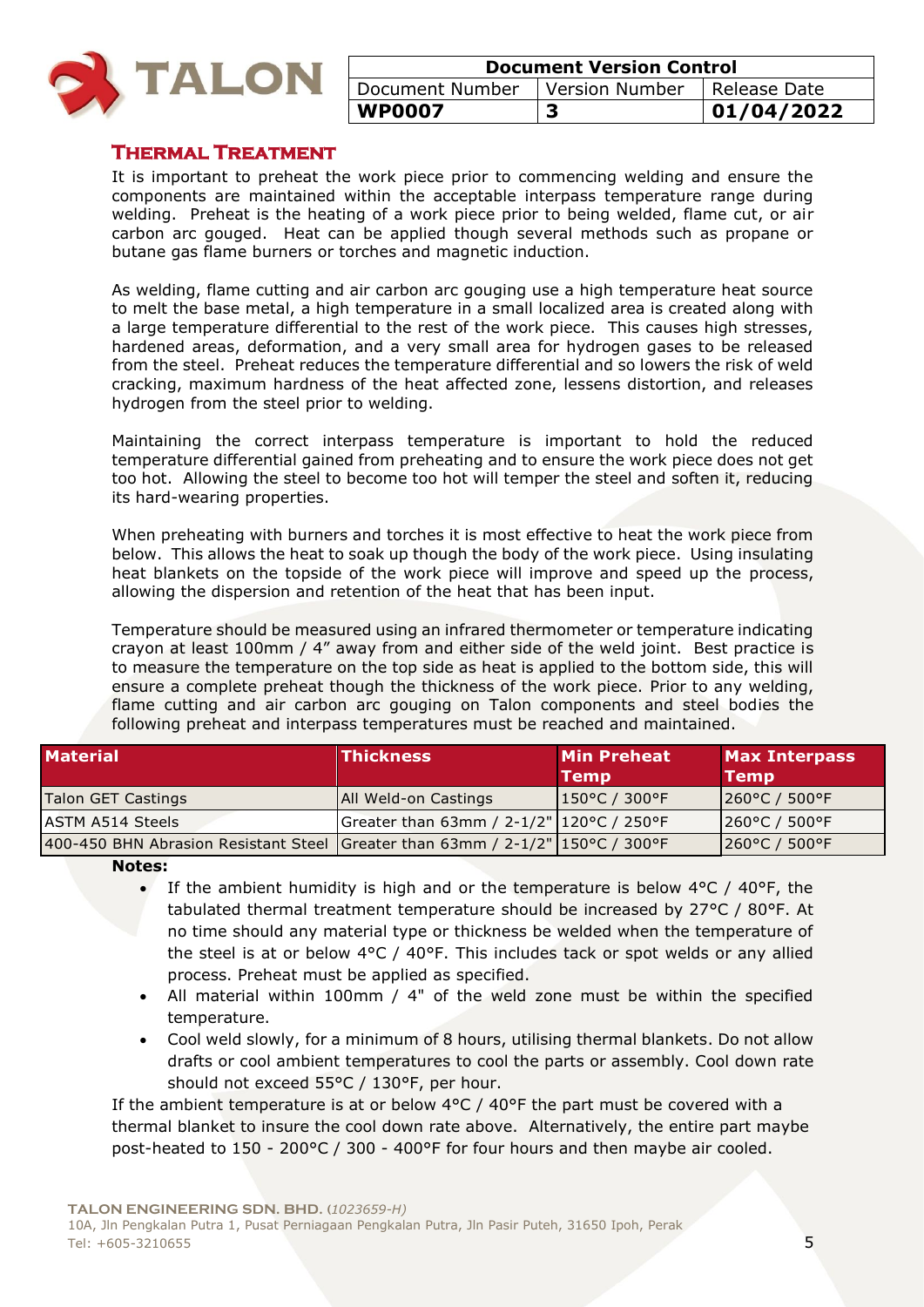

| <b>Document Version Control</b> |                               |            |
|---------------------------------|-------------------------------|------------|
| Document Number                 | Version Number   Release Date |            |
| <b>WP0007</b>                   |                               | 01/04/2022 |

# **Welding Procedure**

#### **Segment Arrangement**

Place Talon Interlock Segments on the lip plate in the desired locations to suit your bucket size and configuration. Segments should be evenly distributed on the bucket surface allowing for the segment ends to overlap a minimum of 50mm / 2". Segment should be positioned a nominal set back of 40mm /  $1.6$ " behind the lip shrouds (min = 30mm /  $1.2$ "  $& max = 100 \, \text{mm} / 4$ ").

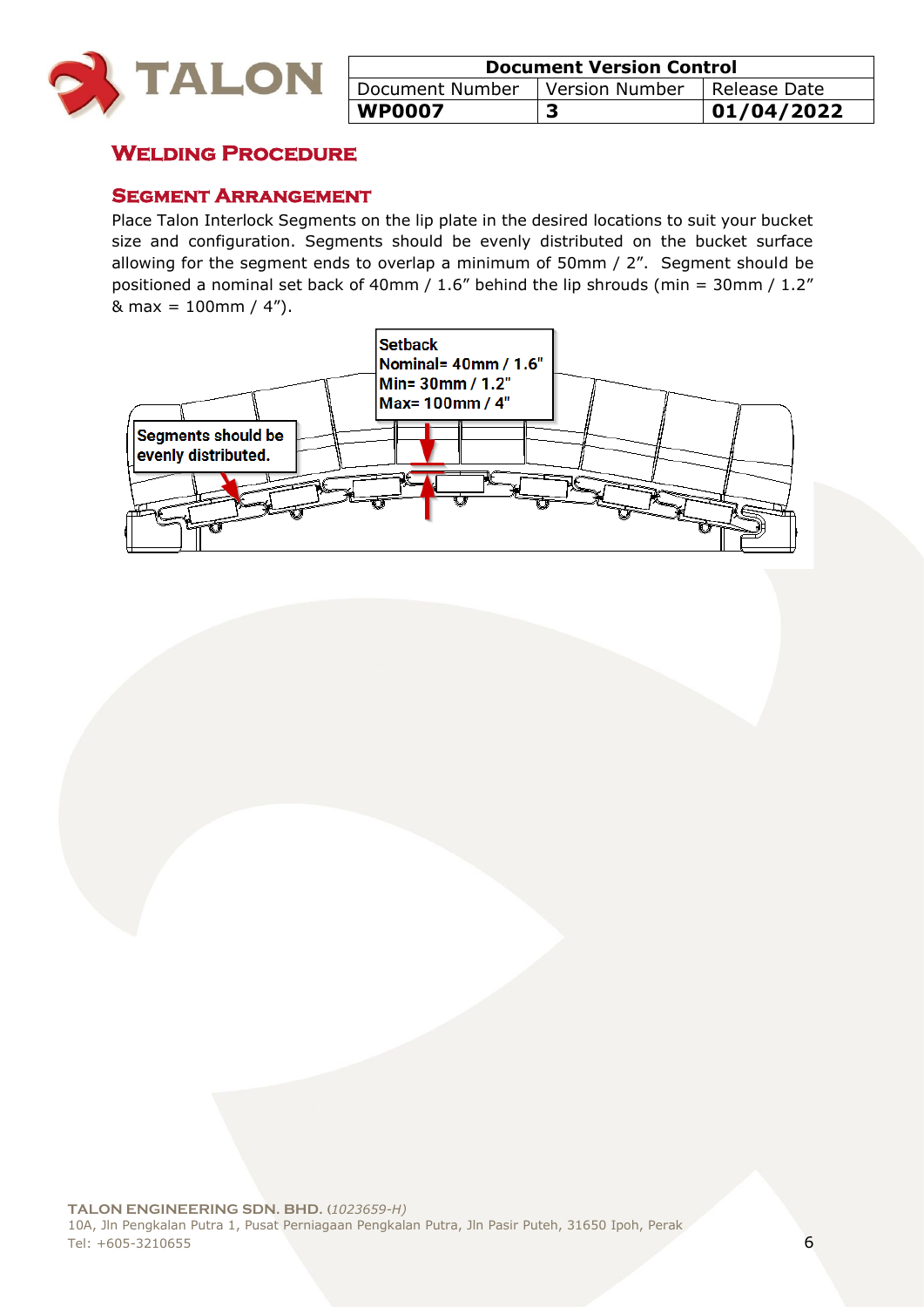

| <b>Document Version Control</b> |                |              |
|---------------------------------|----------------|--------------|
| Document Number                 | Version Number | Release Date |
| <b>WP0007</b>                   |                | 1/04/2022    |

#### **Welding Sequence**

Fix the Talon Interlock Segments in place with small tack welds no larger than 25mm / 1" tack weld. Preheat the lip plate and Talon Interlock Segments to 150°C / 300°F as specified in the Thermal Treatment section of this document.

FCAW welding is prone to crater cracking so the end of each run should be doubled back over the top of itself for 10mm or so effectively making the end of the run (and the crater) on top of the run, the run can then ground to a smooth profile effectively removing the crater altogether.



For a multi run welds stagger the end of the end of the individual runs a result in a tapered finish to the welded seam this effectively spends the end of run restraint over a distance rather than a single end of weld.

The end of the weld could also be either extended and tapered to prevent a stress riser at a change in restraint or profile location.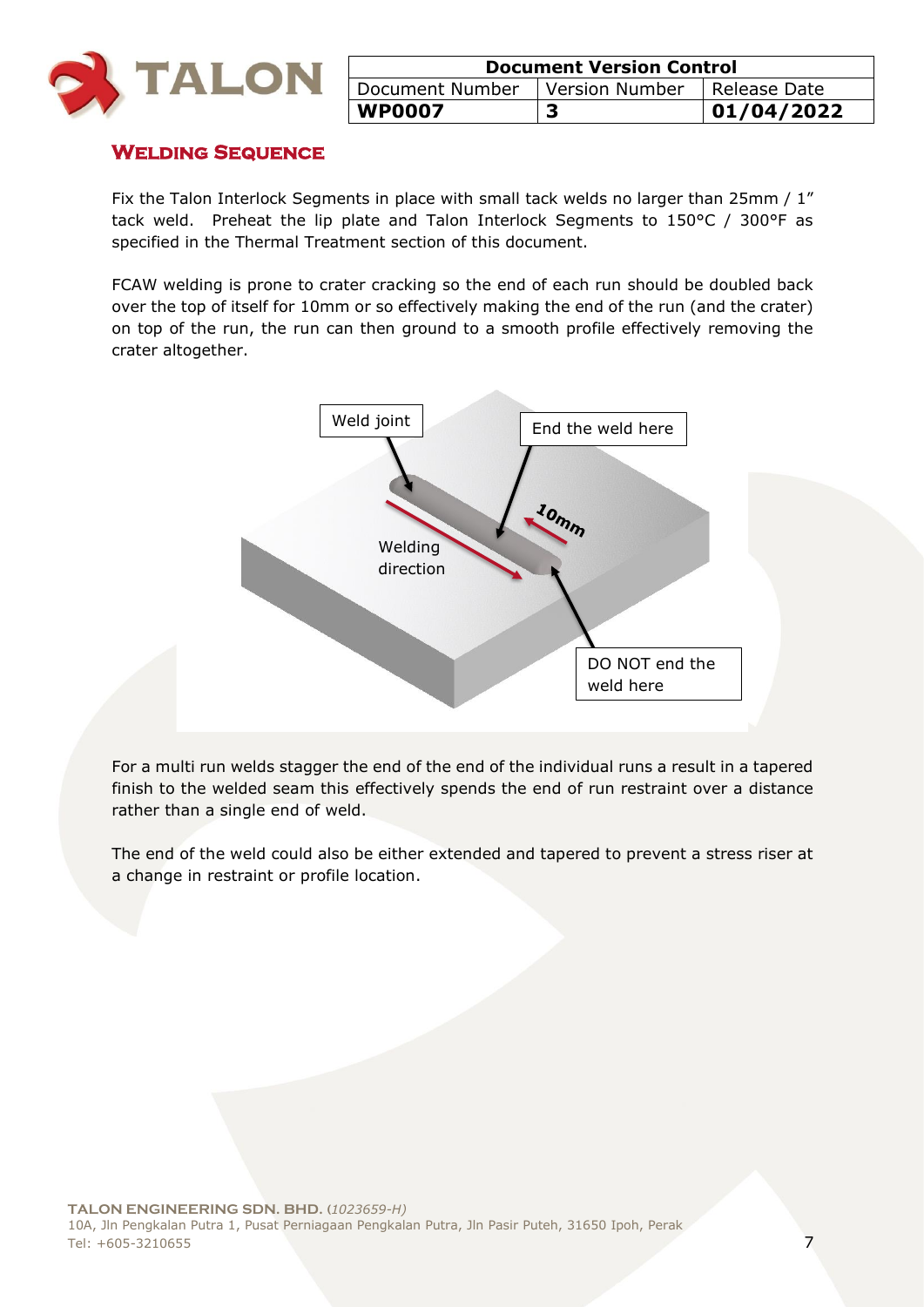

| <b>Document Version Control</b> |                               |            |
|---------------------------------|-------------------------------|------------|
| Document Number                 | Version Number   Release Date |            |
| <b>WP0007</b>                   |                               | 01/04/2022 |

#### **INTERLOCK SEGMENT**

Weld Interlock Segments with 15mm / 0.6" Fillet welds 330-350mm / 13" – 14" long on each side of the interlock bar.



#### **Interlock Heel Shroud**

Weld Interlock Heel Shrouds with 15mm / 0.6" Fillet welds along each side of the Heel Shroud and 15mm / 0.6" Fillet along the top surface of the Heel Shroud.

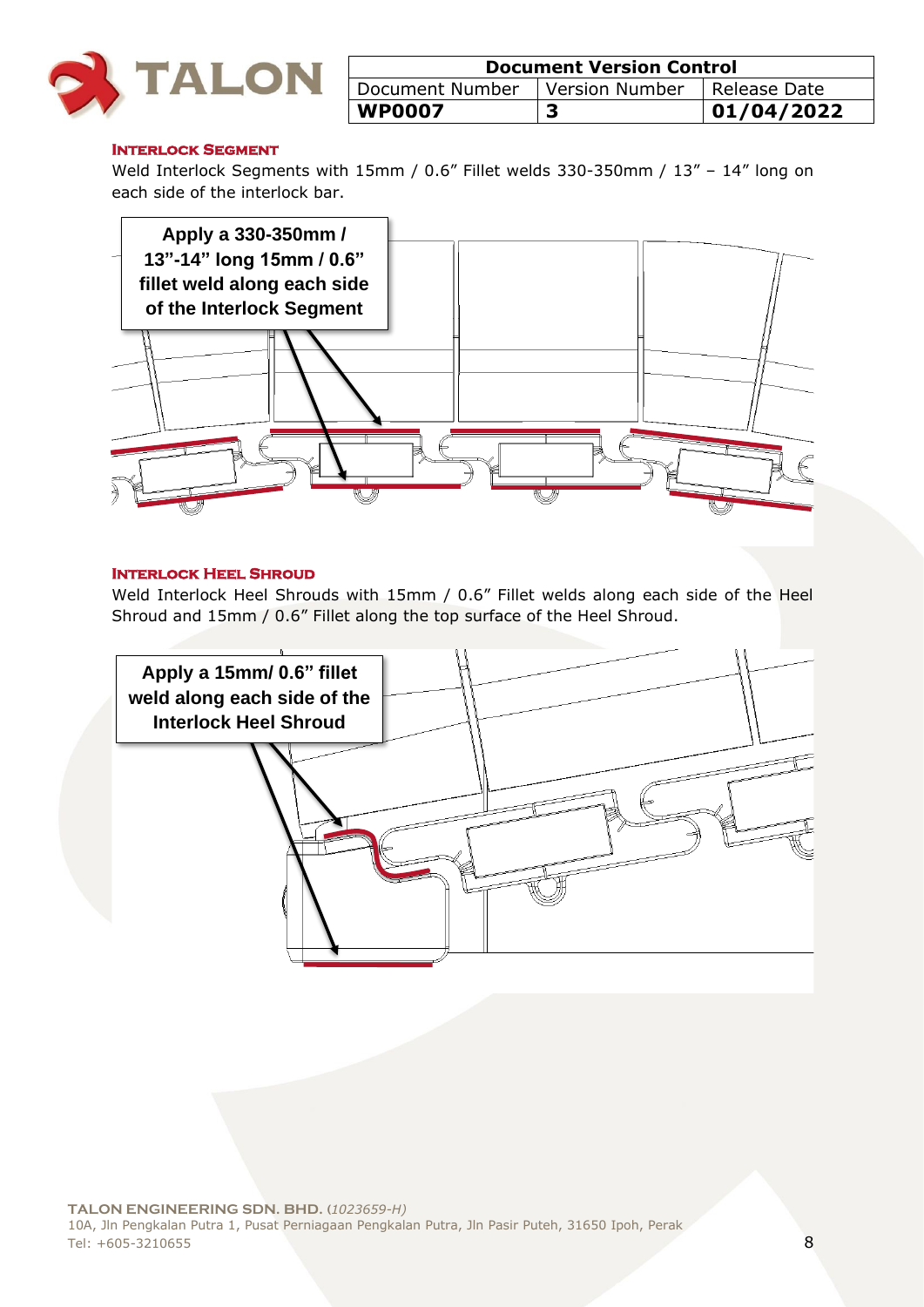